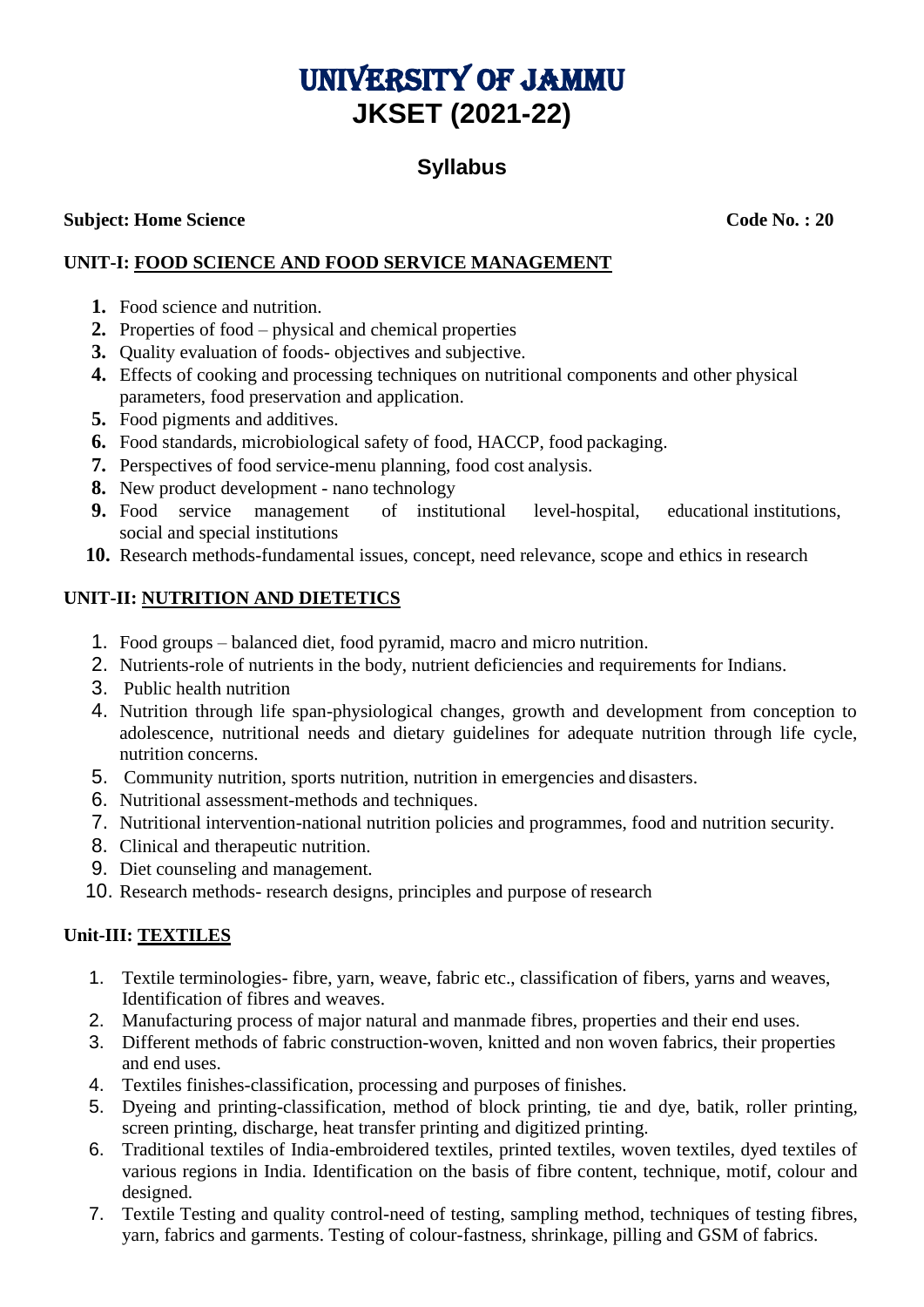- 8. Textile and environment-banned dyes, eco-friendly textiles, contamination and effluent treatment, Eco-label and eco marks.
- 9. Recent developments in textiles and apparels- nano textiles, technical textiles, occupational clothing, zero waste designing, up cycling and recycling.
- 10. Research methods-types of research, descriptive, survey, historical, qualitative, quantitative, analytical and action research

#### **UNIT-IV: APPAREL DESIGNING**

- 1. Body measurements-procedure, need, figure types and anthropometry.
- 2. Equipments and tools used for manufacturing garments-advancements and attachments used for sewing machine. Types of machines used and their parts.
- 3. Elements and principles of design and its application to apparel. Illustrations and parts of garments.
- 4. Fashion-Terminologies, fashion cycle, fashion theories, fashion adoption, fashion forecasting and factors affecting fashion.
- 5. Pattern making-drafting, draping and flat pattern making techniques,pattern alteration and dart manipulation techniques.
- 6. Apparel manufacturing-terminology used, seams, techniques and machines used, process of fabric to apparel manufacture.
- 7. Apparel Quality testing-Quality standards and specification, Quality parameters and defects of fabrics and garments.
- 8. Care and maintenance of clothing-principles of washing, laundry agents, storage techniques case labels and symbols.
- 9. Selection of clothing for different age groups. Selection of fabrics for different and uses.
- 10. Research methods-hypothesis testing, types and scope

### **UNIT-V: RESOURCE MANAGEMENT AND CONSUMER ISSUES**

- 1. Management-concept, approaches, management of time, energy, money, space, motivating factors, motivation theories, decision making.
- 2. Functions of management-planning, supervision, controlling, organizing, evaluation, family life cycle-stages, availability and use of resources.
- 3. Resources-classification, characteristics, factors affecting use, resource conservation, time management, work simplification techniques, classes of change, fatigue and its management.
- 4. Management of natural resources-land, forest, water, air, water harvesting, municipal solid waste management, concept of sustainable development, SDGs.
- 5. Money management-family income, types, supplementation, budgeting, household accounts, family savings and investment, tax implications.
- 6. Human resource management- functions, need, human resource development- challenges, functions, manpower planning, training need assessment, training methodologies, training evaluation.
- 7. Consumer-definition, role, rights and responsibilities, consumer behavior, consumer problems, education and empowerment.
- 8. Consumer protection- consumer organization, cooperatives, alternative redressal, standardization, standard marks, quality control, buying aids, consumerlegislation.
- 9. Entrepreneurship-concept, process, barriers, entrepreneurial motivation, challenges, enterprise setting, project planning and appraisal, enterprise management.
- 10. Research methods-sampling techniques, types of sampling, sampling procedures, probability and non probability sampling

# **UNIT-VI: HOUSING AND INTERIOR DESIGN**

- 1. Design fundamentals elements of art, principles of design, principles of composition.
- 2. Colour dimensions of colour, psychological effects of colour, colour schemes, factors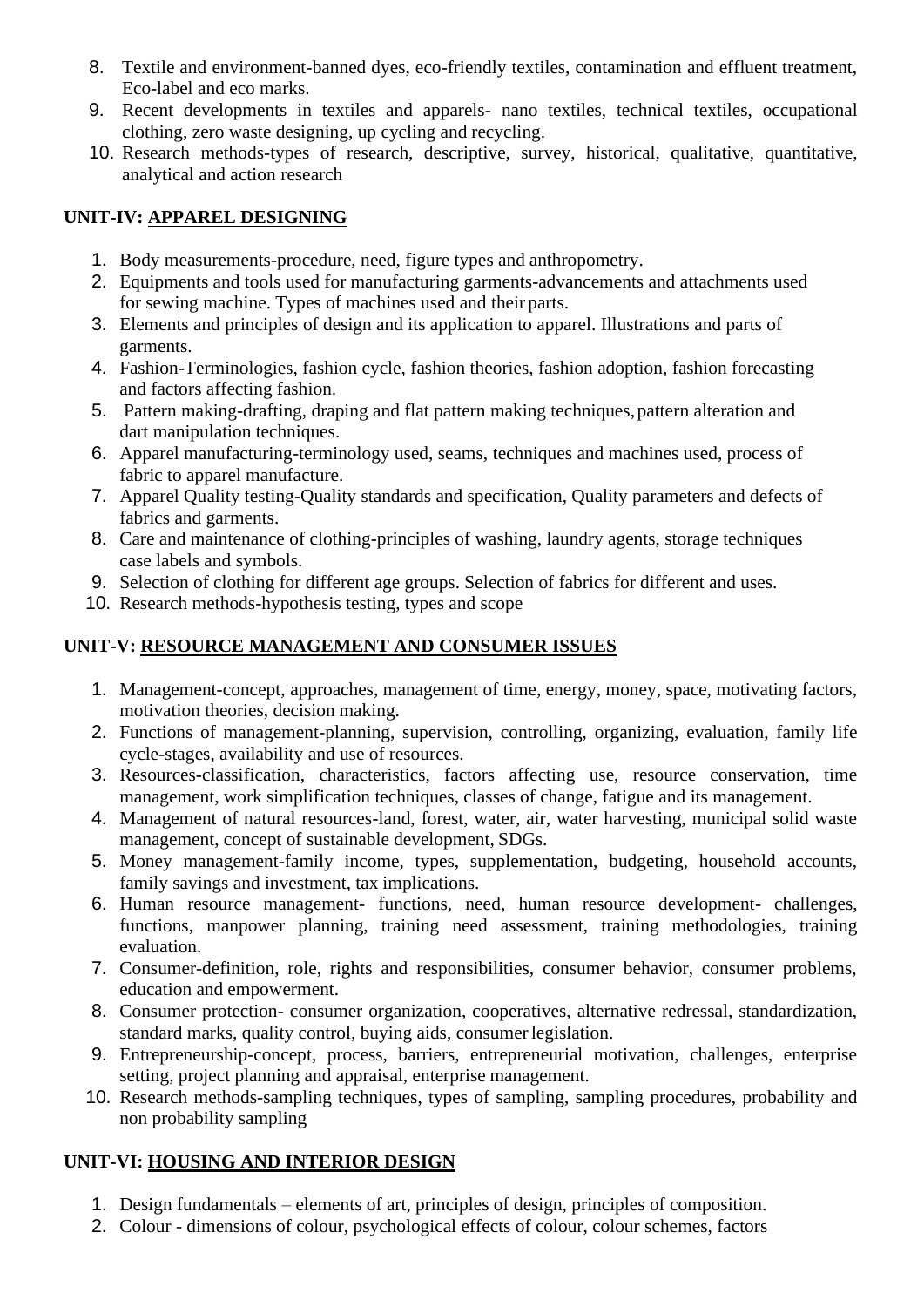affecting use of colour.

- 3. Space planning and design-housing need and important, principles of planning spaces, types of house plans, economy in construction, planning for different income groups.
- 4. Building regulations-norms and standards, zoning, housing for special groups and areas, housing finance.
- 5. Housing and environment- building materials- impact on environment, green rating systems, energy efficiency in buildings, energy auditing, indices of indoor comfort.
- 6. Energy as a resource- conventional and non- conventional sources, renewable /non- renewable energy, energy management, national efforts on energy conservation.
- 7. Product design design thinking process, diffusion and innovation, design communication, ergonomic considerations.
- 8. Ergonomics significance, scope, anthropometry, man, machine, environment relationship, factors affecting physiological cost of work, body mechanics, functional design of work place, time and motion study, energy studies.
- 9. Furniture and furnishing historical perspectives, architectural styles, contemporary tends, wall finishes, window and window treatments.
- 10.Research methods-selection and preparation of tools for data collection- questionnaire, interview, observation, measuring scales, ranking and measurement, reliability and validity of tools

# **UNIT-VII: CHILD/HUMAN DEVELOPMENT**

- 1. Principles of growth and development care during pregnancy and pre-natal and neonatal development.
- 2. Theories of human development and behavior.
- 3. Early childhood care and education activities to promote holistic development.
- 4. Influence of family, peers, school, community and culture on personality development.
- 5. Children and persons with special needs, care and support, special education, prevention of disabilities, rehabilitation.
- 6. Children at risk-child labour, street children, children of destitute, orphans, child abuse and trafficking.
- 7. Adolescence and youth: changes, challenges and programs to promote optimal development.
- 8. Adulthood, characteristics, changing roles and responsibilities in early and middle adulthood.
- 9. Aging-physical and psychological changes and care needs.
- 10.Research methods-types of variables and their selection.

# **UNIT-VIII: FAMILY STUDIES**

- 1. Dynamics of marriage and family relationships.
- 2. Family welfare-approaches, programmes and challenges, role in national development.
- 3. Domestic violence, marital disharmony, conflict, resolution of conflict.
- 4. Parent education, positive parenting, community education.
- 5. Family disorganization, single parent families.
- 6. Family studies-family in crisis, family therapy, initiatives for child development.
- 7. Human rights, rights of children, rights of women, status of women, gender roles.
- 8. Guidance and counseling- across life span and for care givers.
- 9. Health and well being across life span development.
- 10.Research methods- data collection and classification, coding, tabulation, inferential and descriptive statistics.

# **UNIT-IX: COMMUNICATION FOR DEVELOPMENT**

1. Basics of communication- nature, characteristics, functions, process, models, elements, principles, barriers, perception, persuasion and empathy, types of communication, levels (settings) of